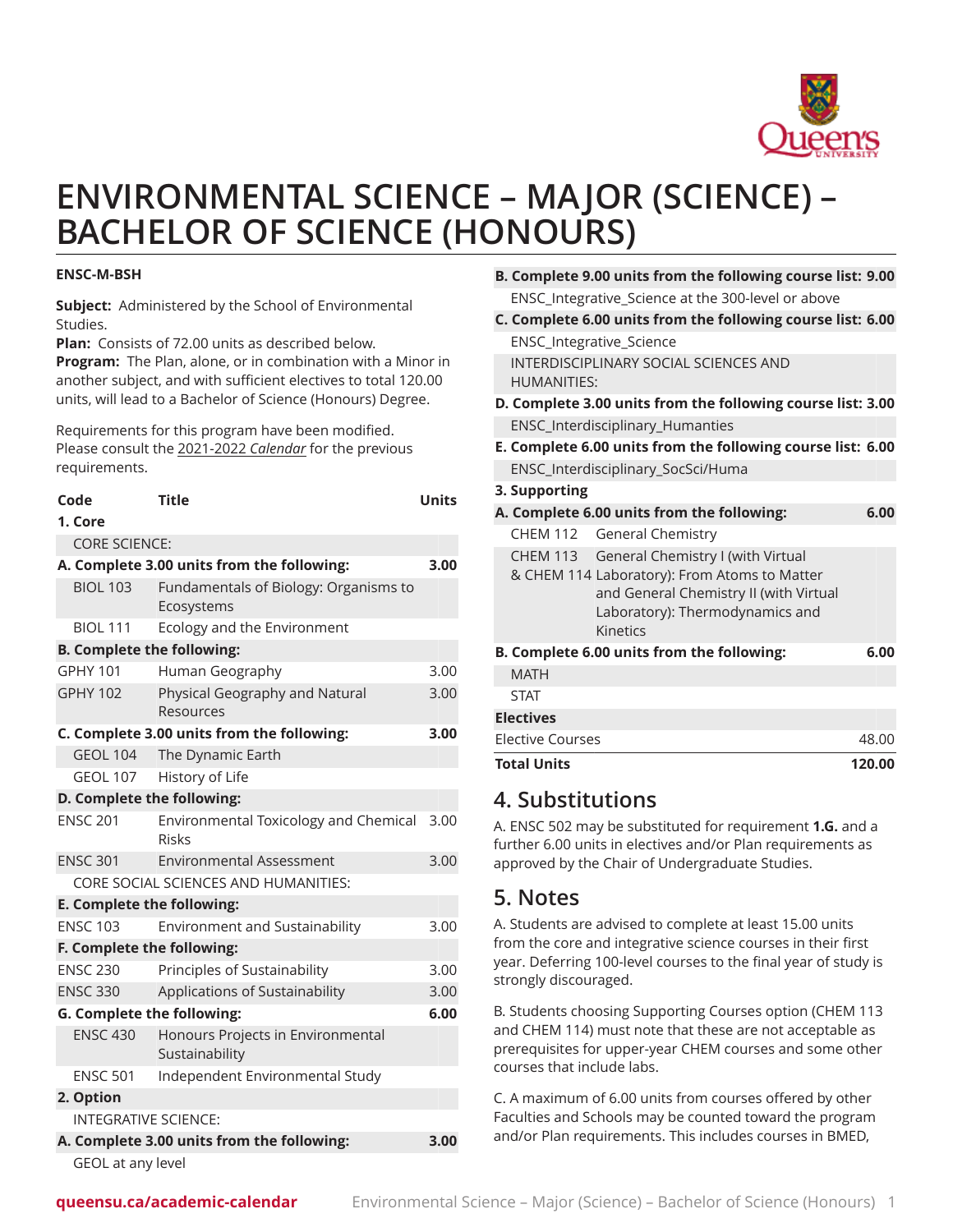

COMM, GLPH, LAW, NURS and courses in the Faculty of Engineering and Applied Science.

# **Environmental Science Course Lists**

The following lists contain courses offered through other Departments. In accordance with Academic Regulation **2.5** (Access to Classes), students do not have enrolment priority in all of these courses. Access to these courses may only be made available during the Open Enrolment period, and then only if space permits.

### **ENSC\_Integrative\_Science**

| Code                                                                       | Title                                                        | <b>Units</b> |  |
|----------------------------------------------------------------------------|--------------------------------------------------------------|--------------|--|
| <b>Environmental Science/Studies Integrative Science</b><br><b>Options</b> |                                                              |              |  |
| <b>BIOL 103</b>                                                            | Fundamentals of Biology: Organisms to<br>Ecosystems          | 3.00         |  |
| <b>BIOL 200</b>                                                            | Diversity Of Life                                            | 3.00         |  |
| <b>BIOL 212</b>                                                            | Scientific Methods in Biology                                | 3.00         |  |
| <b>BIOL 335</b>                                                            | Limnology and Aquatic Ecology                                | 3.00         |  |
| <b>ENSC 201</b>                                                            | <b>Environmental Toxicology and Chemical</b><br><b>Risks</b> | 3.00         |  |
| <b>ENSC 301</b>                                                            | <b>Environmental Assessment</b>                              | 3.00         |  |
| <b>ENSC 307</b>                                                            | Marine Environmental Issues                                  | 3.00         |  |
| <b>ENSC 320</b>                                                            | Wildlife Issues in a Changing World                          | 3.00         |  |
| <b>ENSC 425</b>                                                            | Ecotoxicology                                                | 3.00         |  |
| <b>ENSC 407</b>                                                            | <b>Global Water Issues</b>                                   | 3.00         |  |
| <b>ENSC 471</b>                                                            | Environmental Analysis Methods                               | 3.00         |  |
| <b>ENSC 480</b>                                                            | Special Topics in Environmental Science                      | 3.00         |  |
| <b>GEOL 106</b>                                                            | <b>Environmental Geology and Natural</b><br>Hazards          | 3.00         |  |
| <b>GEOL 107</b>                                                            | History of Life                                              | 3.00         |  |
| <b>GEOL 200</b>                                                            | Oceanography                                                 | 3.00         |  |
| <b>GPHY 207</b>                                                            | Principles Of Biogeography                                   | 3.00         |  |
| <b>GPHY 209</b>                                                            | Weather and Climate                                          | 3.00         |  |
| <b>GPHY 304</b>                                                            | Northern and Arctic Environments                             | 3.00         |  |
| <b>GPHY 306</b>                                                            | Natural Environmental Change                                 | 3.00         |  |
| <b>GPHY 310</b>                                                            | Landscape Ecology                                            | 3.00         |  |
| <b>GPHY 312</b>                                                            | Watershed Hydrology                                          | 3.00         |  |
| <b>GPHY 314</b>                                                            | Climate Change                                               | 3.00         |  |
| <b>GPHY 317</b>                                                            | Soil, Environment, and Society                               | 3.00         |  |
| <b>GPHY 318</b>                                                            | Advanced Biogeography                                        | 3.00         |  |
| <b>GPHY 319</b>                                                            | Contemporary Energy Resources                                | 3.00         |  |
| <b>GPHY 320</b>                                                            | <b>Energy and Society</b>                                    | 3.00         |  |

### **ENSC\_Interdisciplinary\_Humanities**

| Code                                                                                | <b>Title</b>                                         | <b>Units</b> |  |
|-------------------------------------------------------------------------------------|------------------------------------------------------|--------------|--|
| <b>Environmental Science/Studies Interdisciplinary</b><br><b>Humanities Options</b> |                                                      |              |  |
| <b>CLST 214</b>                                                                     | <b>Ancient Science</b>                               | 3.00         |  |
| <b>DEVS 220</b>                                                                     | Introduction to Indigenous Studies                   | 3.00         |  |
| <b>DEVS 221</b>                                                                     | Indigenous Studies II - Resistance and<br>Resurgence | 3.00         |  |
| <b>PHIL 203</b>                                                                     | Science and Society                                  | 3.00         |  |
| <b>PHIL 293</b>                                                                     | Humans and the Natural World                         | 3.00         |  |
| <b>PHIL 310</b>                                                                     | Development Ethics                                   | 3.00         |  |
| <b>PHIL 493</b>                                                                     | Ethics and the Environment                           | 3.00         |  |
| <b>RELS 235</b>                                                                     | Religion and Environment                             | 3.00         |  |

### **ENSC\_Interdisciplinary\_SocSci/Huma**

#### **Code Title Units Environmental Science/Studies Interdisciplinary and Social Science and Humanities Options**

| <b>CHEE 342</b> | Environmental Biotechnology                                     | 3.00 |
|-----------------|-----------------------------------------------------------------|------|
| <b>CLST 214</b> | Ancient Science                                                 | 3.00 |
| <b>DEVS 220</b> | Introduction to Indigenous Studies                              | 3.00 |
| <b>DEVS 221</b> | Indigenous Studies II - Resistance and<br>Resurgence            | 3.00 |
| <b>DEVS 250</b> | <b>Environmental Transformations</b>                            | 3.00 |
| <b>ECON 290</b> | Environmental Economics and Assessment.00                       |      |
| <b>ENSC 200</b> | <b>Environmental History</b>                                    | 3.00 |
| <b>ENSC 290</b> | Introduction to Ecological Economics                            | 3.00 |
| <b>ENSC 301</b> | <b>Environmental Assessment</b>                                 | 3.00 |
| <b>ENSC 305</b> | Social Environments                                             | 3.00 |
| <b>ENSC 307</b> | Marine Environmental Issues                                     | 3.00 |
| <b>ENSC 310</b> | <b>Environmental Policy</b>                                     | 3.00 |
| <b>ENSC 311</b> | Applied Environmental Policy                                    | 3.00 |
| <b>ENSC 315</b> | Global Food Security, Agriculture, and<br>Environment           | 3.00 |
| <b>ENSC 320</b> | Wildlife Issues in a Changing World                             | 3.00 |
| <b>ENSC 321</b> | Environmental Justice in Global Context                         | 3.00 |
| <b>ENSC 391</b> | Practical Applications in Sustainability                        | 3.00 |
| <b>ENSC 407</b> | <b>Global Water Issues</b>                                      | 3.00 |
| <b>ENSC 420</b> | <b>Gender and Environments</b>                                  | 3.00 |
| <b>ENSC 482</b> | Special Topics in Environmental Studies                         | 3.00 |
| <b>ENSC 483</b> | Special Topics in Environmental Studies II 3.00                 |      |
| <b>GPHY 336</b> | Geography, the Environment and Human 3.00<br>Health             |      |
| <b>GPHY 339</b> | <b>Medical Geography</b>                                        | 3.00 |
| <b>GPHY 365</b> | Geography, Development, and<br>Environment in the 'Third World' | 3.00 |